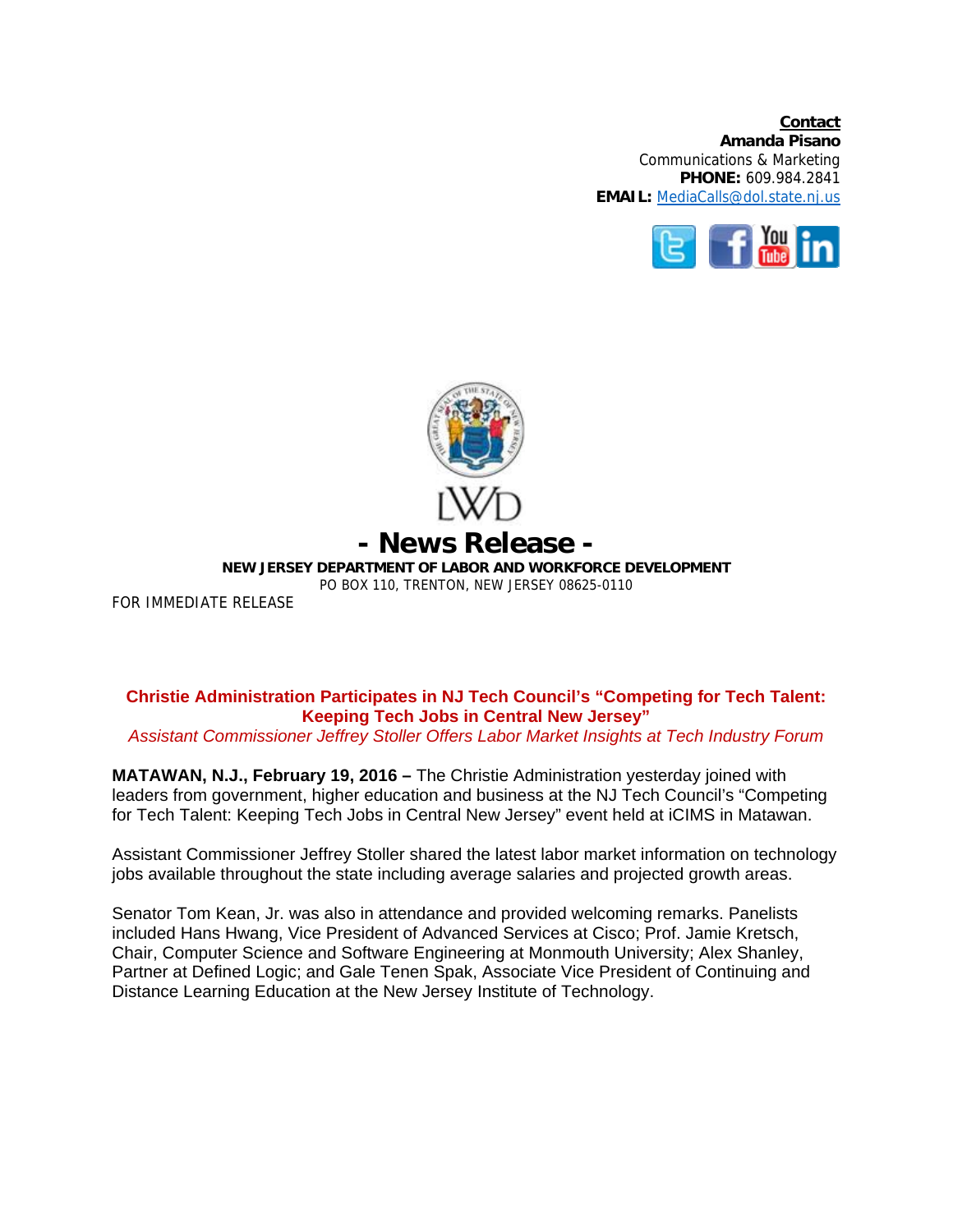

Assistant Commissioner Jeffrey Stoller of the Labor Department's Office of Research and Information discussed labor market trends in the technology sector at the NJ Tech Council's "Competing for Tech Talent: Keeping Tech Jobs in Central New Jersey" event hosted by iCIMS in Matawan.